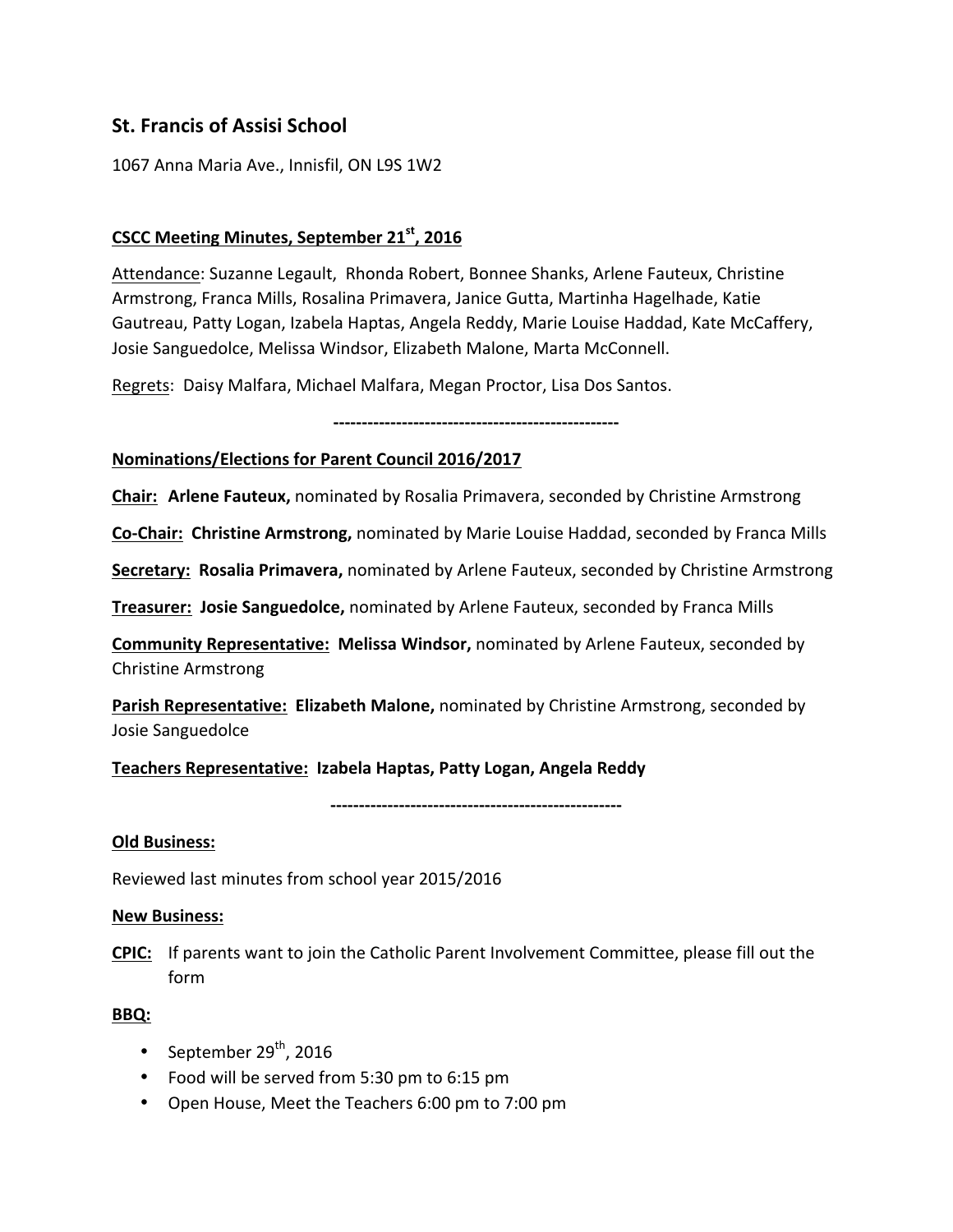# **Hot Lunches:**

- Starting the week of September  $26^{th}$  with pizza and milk
- Pasta Plus and Subway have put their prices up \$0.25
- Pasta Plus will provide salads followed by pasta in November

#### **Barrie Colts:**

- November  $26<sup>th</sup>$ , it will be SFA night at the Barrie Colts game.
- October  $19^{th}$ , two players from the Barrie Colts will come to visit SFA
- Children from our school will be singing "Oh Canada" to open the game that evening.

## **Principal Report:**

- We now have 21 Teachers and 486 students
- Christ-Like is going to be taking place every month and will be connected to Ontario Catholic Graduate Expectations
- October  $4^{th}$  SFA will be attending mass at St. John Vianney Parish
- Students will be bused to church that day
- September  $30<sup>th</sup>$ , 2016 is a PD Day
- Picture Day will be October  $5^{th}$  and October  $6^{th}$

# **Community & Parish Report:**

#### **First Communion Registration:**

- Friday, September  $30^{th}$ , 2016 at 7:00 pm
- $\triangleright$  Saturday, October 1<sup>st</sup>, 2016 at 6:00 pm
- Sunday, October  $2^{nd}$ , 2016 at 12:30 pm

# **Confirmation Registration:**

- Friday, September 23<sup>rd</sup>, 2016 at 6:00 pm
- $\triangleright$  Saturday, September 24<sup>th</sup>, 2016 at 7:00 pm
- Sunday, September 25<sup>th</sup>, 2016 at 12:30 pm

# **BLAST** (Believe, Learn, and Seek Truth):

An exciting program has been developed at St. John Vianney Parish for grades 1 to 8. It's about making friends, getting involved, having fun, crafts, singing, being active, and growing closer to GOD. The cost is \$25.00/child that includes BLAST t-shirt & craft materials / snacks for 2016/2017.